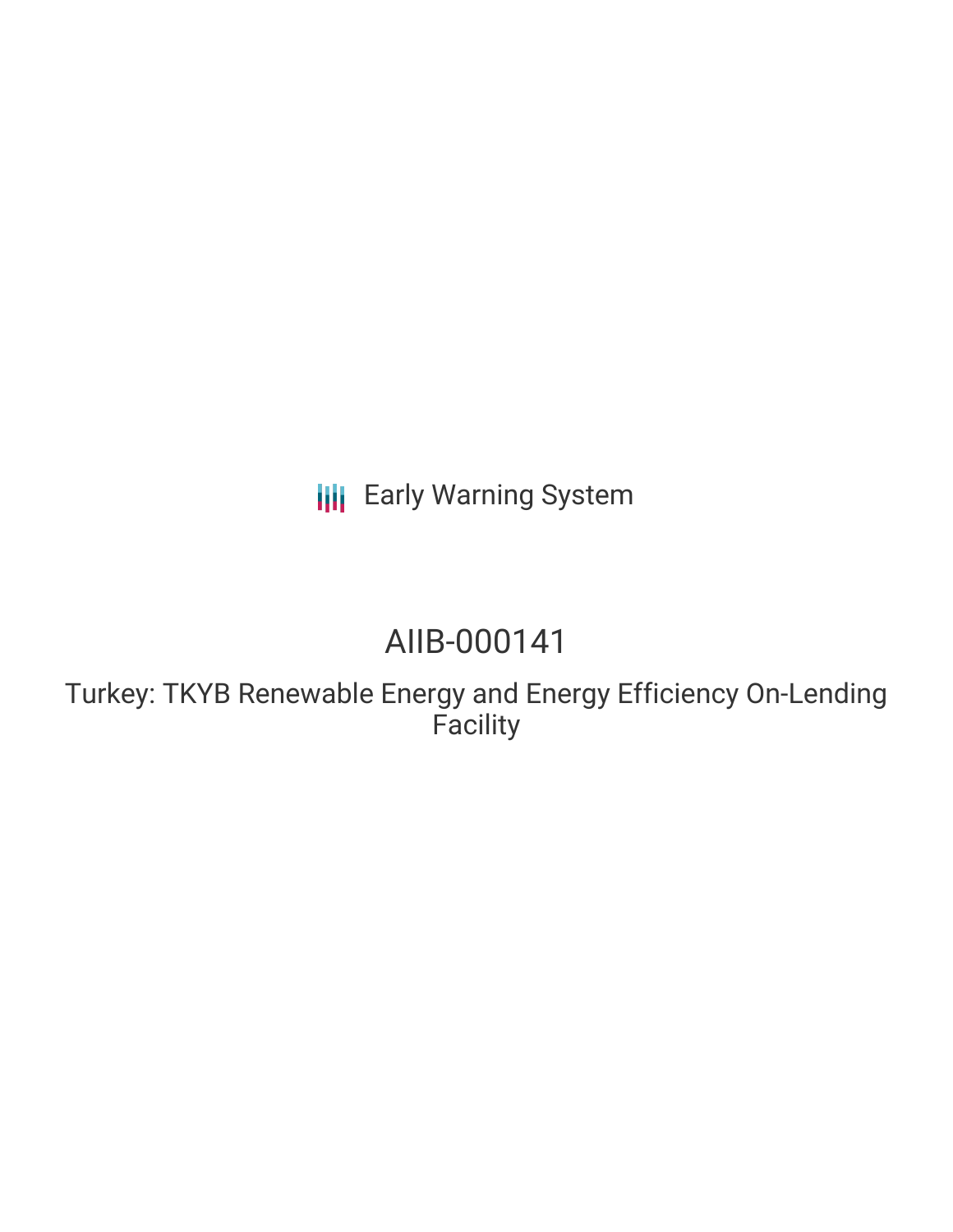

# **Quick Facts**

| <b>Countries</b>               | Turkey                                      |
|--------------------------------|---------------------------------------------|
| <b>Financial Institutions</b>  | Asian Infrastructure Investment Bank (AIIB) |
| <b>Status</b>                  | Proposed                                    |
| <b>Bank Risk Rating</b>        | FI                                          |
| <b>Borrower</b>                | Turkiye Kalkinma Bankasi (TKB)              |
| <b>Sectors</b>                 | Finance                                     |
| Investment Type(s)             | Loan                                        |
| <b>Investment Amount (USD)</b> | \$100.00 million                            |
| <b>Loan Amount (USD)</b>       | \$100.00 million                            |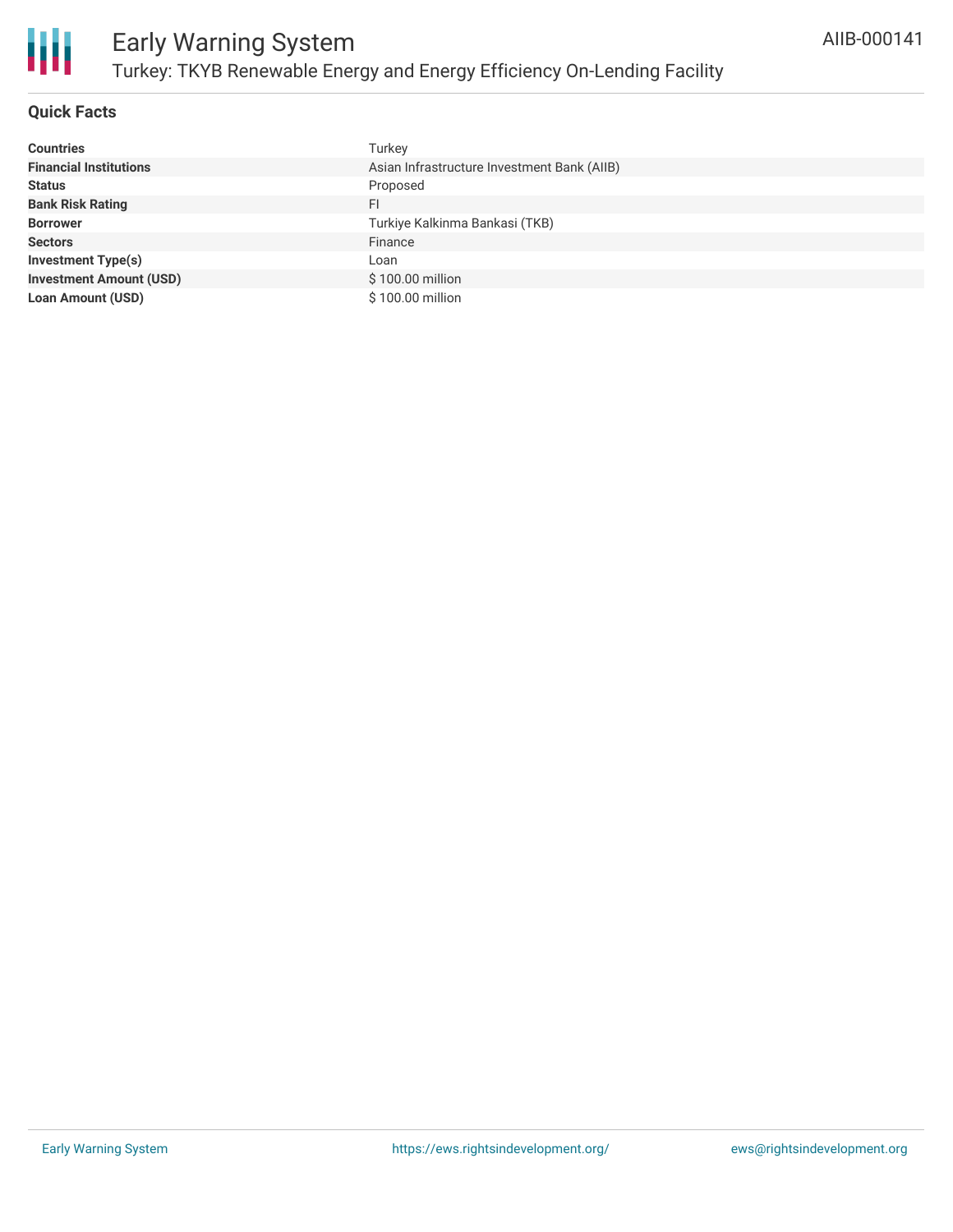

# **Project Description**

According to AIIB website, the project aims to support sustainable infrastructure development in Turkey through providing a long-term source of financing to a financial institution.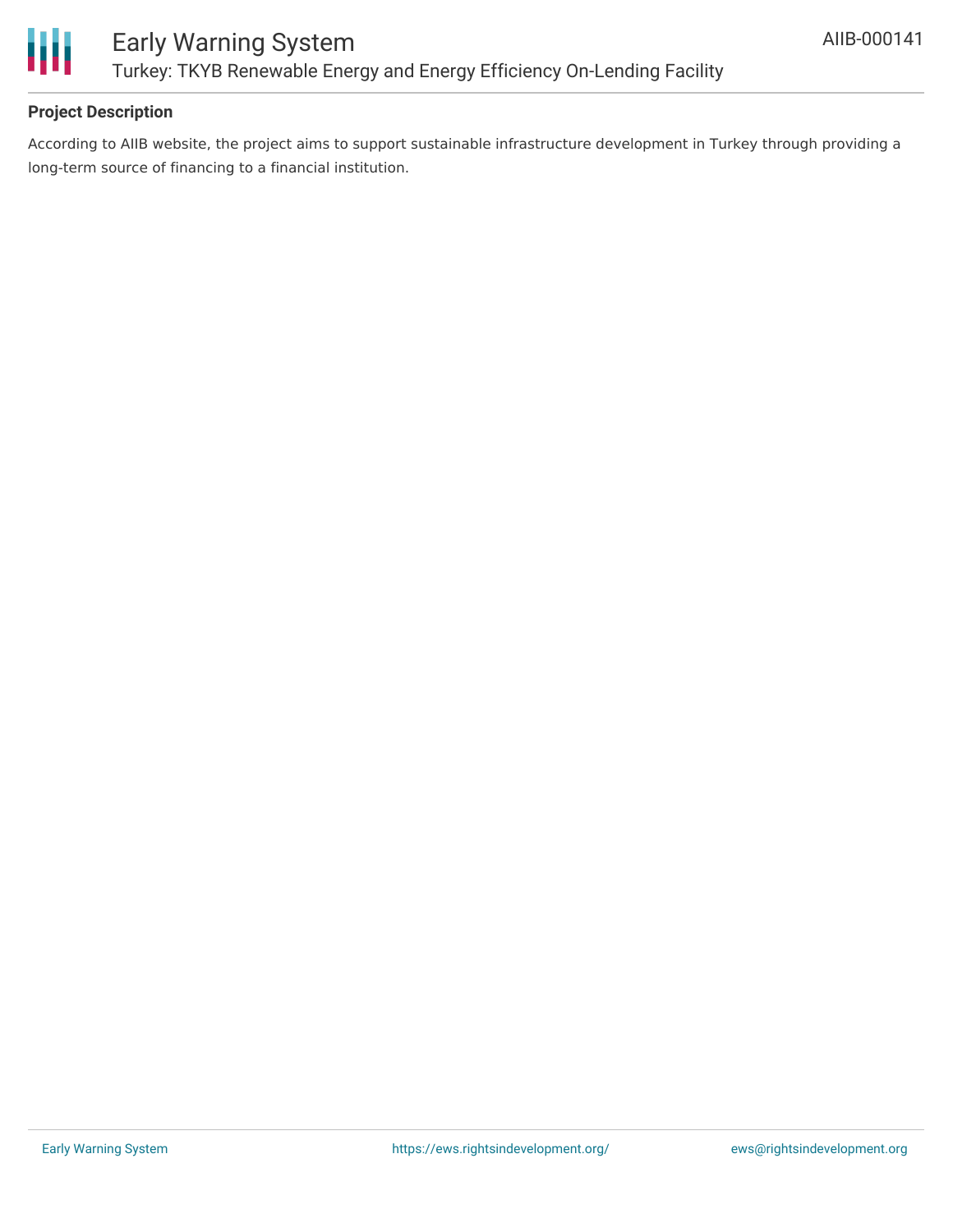

#### **Investment Description**

Asian Infrastructure Investment Bank (AIIB)

# **Financial Intermediary**

Financial Intermediary: A commercial bank or financial institution that receives funds from a development bank. A financial intermediary then lends these funds to their clients (private actors) in the form of loans, bonds, guarantees and equity shares. Financial intermediaries include insurance, pension and equity funds. The direct financial relationship is between the development bank and the financial intermediary.

Turkiye Sinai [Kalkinma](file:///actor/50/) Bankasi A.S. (Financial Intermediary)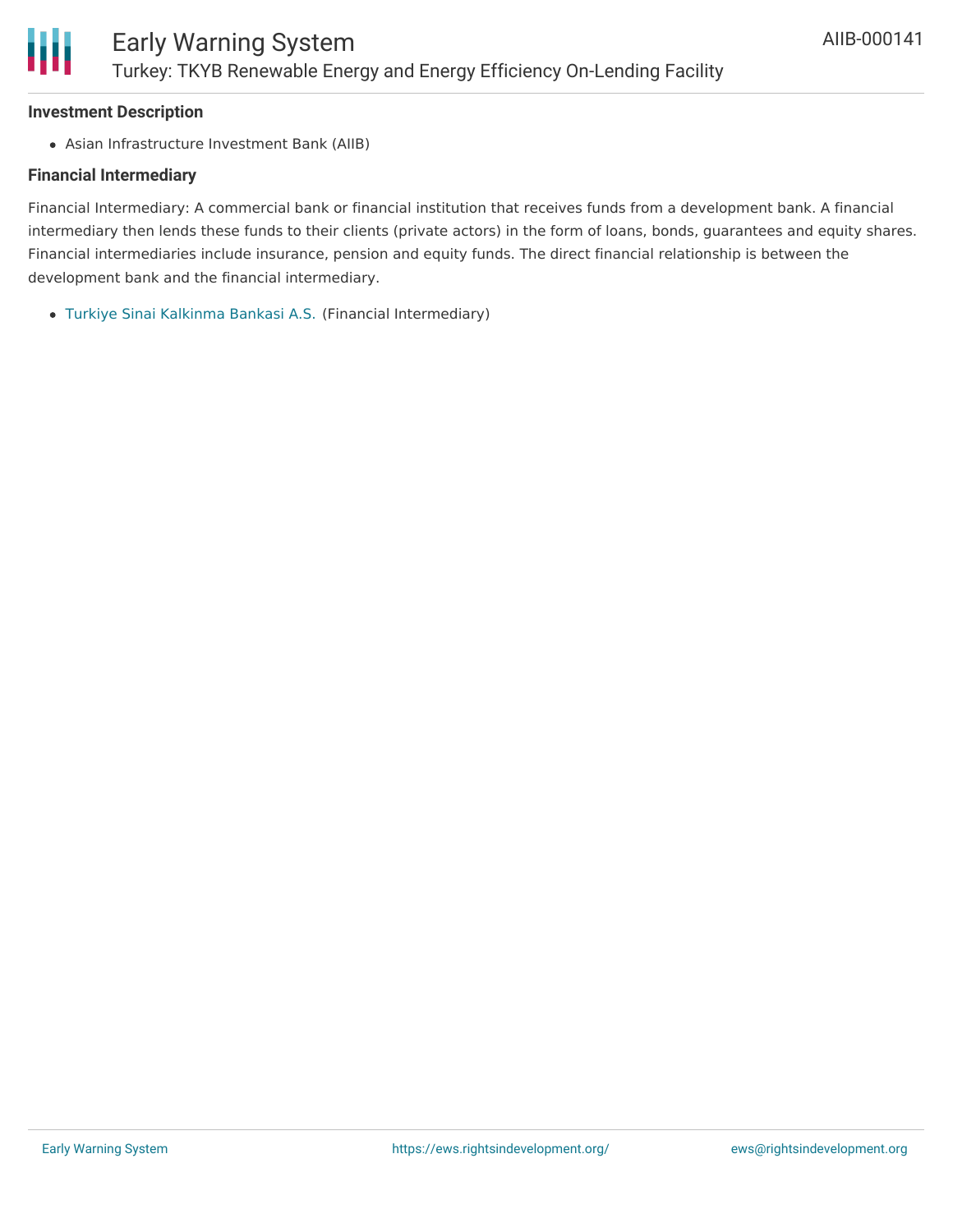

### **Contact Information**

Asian Infrastructure Investment Bank

Aleksandr Kanunnikov, Project Team Leader Tel: +86 10 8358 0257 E-Mail: [aleksandr.kanunnikov@aiib.org](mailto:aleksandr.kanunnikov@aiib.org)

Borrower and Implementing Agency (TKB)

Recai Biberoglu Head of Financial Institutions Departmant Tel: +90 312 231 43 08 E-Mail: [recai.biberoglu@kalkinma.com.tr](mailto:recai.biberoglu@kalkinma.com.tr)

#### **ACCOUNTABILITY MECHANISM OF AIIB**

The AIIB has established the Accountability Mechanism for Project-Affected People (PPM). The PPM provides "an opportunity for an independent and impartial review of submissions from Project-affected people who believe they have been or are likely to be adversely affected by AIIB's failure to implement the ESP in situations when their concerns cannot be addressed satisfactorily through Project level GRMs or AIIB Management processes." Two or more project-affected people can file a complaint. Under the current AIIB policy, when the bank co-finances a project with another development bank, it may apply the other bank's standards. You can refer to the Project Summary Information document to find out which standards apply. You can learn more about the PPM and how to file a complaint at: [https://www.aiib.org/en/about-aiib/who-we-are/project](https://www.aiib.org/en/about-aiib/who-we-are/project-affected-peoples-mechanism/how-we-assist-you/index.html)affected-peoples-mechanism/how-we-assist-you/index.html.

The complaint submission form can be accessed in Arabic, Bahasa Indonesia, Bengali, Chinese, English, Tagalog, Hindi, Nepali, Russian, Turkish, or Urdu. The submission form can be found at: [https://www.aiib.org/en/about-aiib/who-we-are/project](https://www.aiib.org/en/about-aiib/who-we-are/project-affected-peoples-mechanism/submission/index.html)affected-peoples-mechanism/submission/index.html.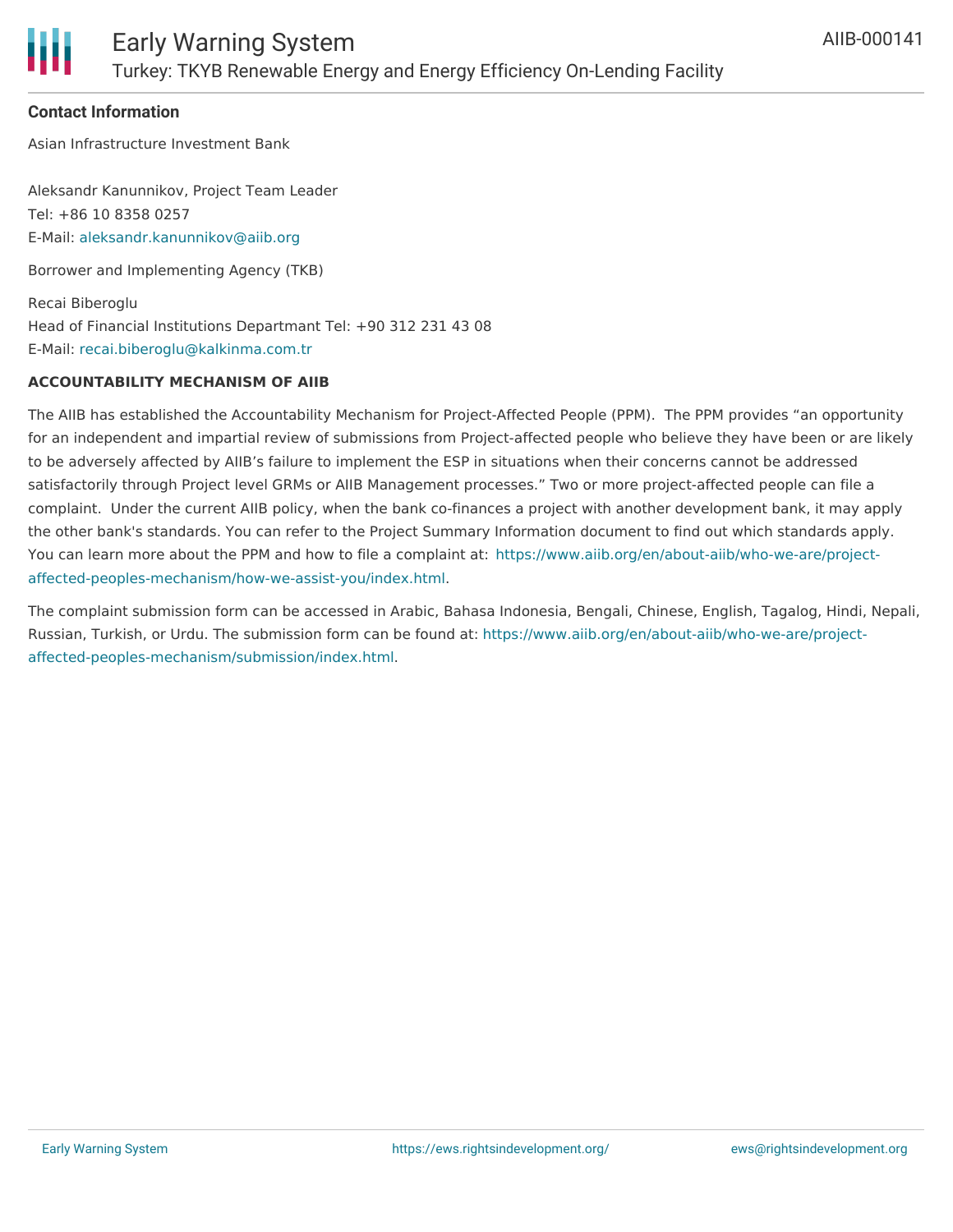

# Early Warning System Turkey: TKYB Renewable Energy and Energy Efficiency On-Lending Facility

## **Bank Documents**

• Project [Summary](https://www.aiib.org/en/projects/proposed/2018/_download/turkey/tkb-infrastructure-onlending-facility.pdf)